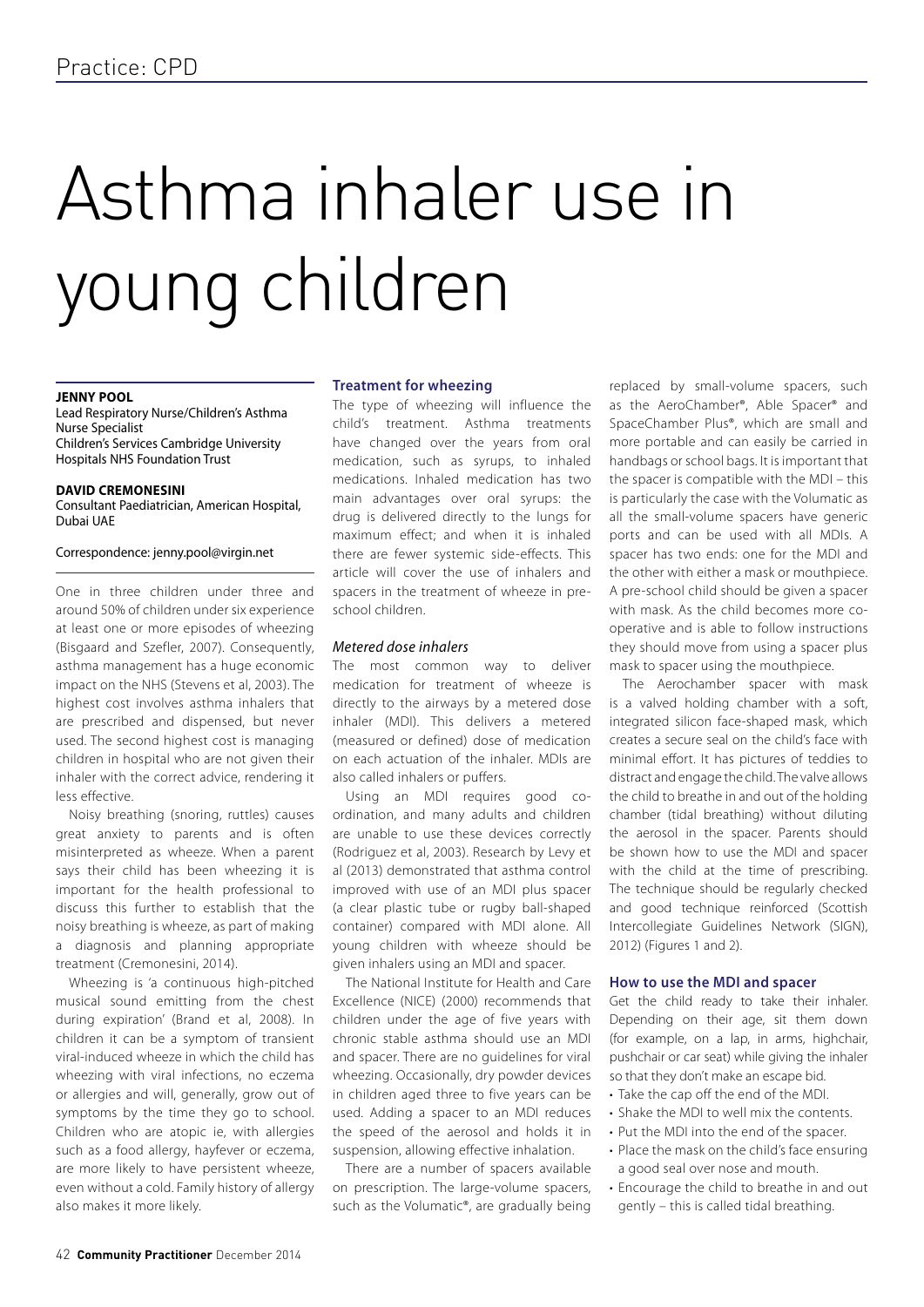- Press the MDI once.
- Let the child breathe in and out five times (and count out loud '1, 2, 3, 4, 5', as they breathe).
- If further doses are required, shake the MDI each time before pressing it.
- When finished, replace the inhaler cap.

Babies and toddlers are often unhappy with the mask on their face; as far as they are concerned it will be held on their face forever. A spoken counting technique is useful to help the child learn to tolerate the mask on their face quickly, as they know that by the count of five the mask will be taken off their face. It is important that positive reinforcement is given in the form of smiling, playing, clapping and distraction.

# **Common questions asked by parents** *'My child has been given two inhalers, a blue and brown one – what's the difference?'*

The blue inhaler is a reliever inhaler or bronchodilator. This is given as needed for acute wheeze and quickly relaxes the smooth muscle of the airways, reducing wheeze. Two puffs should be given as needed. If a child is very wheezy with recessions (sucking in of the chest/tummy), 10 puffs of salbutamol can be safely given. If the child requires 10 puffs more than twice (or more often than every four hours) medical help should be sought.

Children with recurrent wheezing who have eczema or allergies may respond well to regular inhaled corticosteroid (ICS) treatment (SIGN, 2012). This is called a preventer and is usually a brown inhaler. This reduces inflammation in the airways and has to be taken twice daily, every day, to prevent symptoms developing.

Research suggests that treatment with ICS in pre-school children who wheeze only with viral infections do not prevent wheezy episodes (Wilson et al, 1995). Giving ICS to wheezy children with no allergies when they have a cold and are symptomatic is not effective. After taking the preventer inhaler the child's the face should be wiped and the child should be given a drink – this is to prevent thrush. When a child is on ICS their growth should regularly be measured.

# *'My child went to see a hospital paediatrician and was prescribed montelukast. How does this work?'*

Montelukast is an oral medication that may

be given to children with recurrent wheezing. It is often started by a hospital paediatrician. When the airways are in contact with a virus or allergens, airway leukotrienes are released causing airway inflammation and muscle spasms, resulting in asthma symptoms, including shortness of breath, wheezing and coughing. Montelukast blocks the action of leukotrienes as it stops the airway muscles from contracting, the inflammation of airways is prevented and there are no asthma symptoms (or less severe ones).

Not all children respond to montelukast. Usually, a trial of treatment is given. Sometimes montelukast is given all the time, particularly if the child is allergic. At other times it is only given with upper respiratory tract infections alongside the reliever medication. Parents may notice side-effects, such as sleep or behavioural disturbances. In these cases treatment should be stopped, making sure the person prescribing the medication is told.

# *'I've been told that I must always give the blue inhaler before the preventer to open up the airways. Is this true?'*

This is unnecessary, unless the child is wheezy. If the blue inhaler is given all the time without the child really needing it for treatment of respiratory symptoms, it may become less effective. If the blue inhaler has to be given three or four times a week for wheezing, parents should seek help from their GP or asthma nurse.

## *'When I went to A&E the nurse gave my child 10 puffs of inhaler. Isn't this too much?'*

This is often the treatment for acute, mild-tomoderately severe asthma attack (Cates et al, 2012). If you have to give 10 puffs more than twice (or more often than every four hours) while at home you should seek medical help. All children should have a written action plan to help them manage their child's wheezing at home.

## *'Will my child's nursery or childminder have to give the inhalers?'*

It is important that those caring for the child are shown how the spacer and MDI are used. Make sure the MDI is in date and labelled with the child's name. It is important that the child has 100% access to a reliever inhaler. Parents should be told when the reliever inhaler has to be given while in someone else's care. All children prescribed inhalers should have an asthma plan with clear guidance about what to do when the child is acutely breathless, including what treatment to take and when to call for help and who.

#### *'I want a nebuliser to use at home'*

There is a lot of evidence that 10 puffs of salbutamol by MDI plus spacer is as effective as nebulisers (Cate, 2003) in an acute, mildto-moderately severe asthma attack. The main concern health professionals have is that if a child is particularly breathless, parents feel they need nebulisers at home. However, this may delay coming to hospital, by which time the child might be a lot sicker. Children can only be safely managed at home if they improve on inhalers alone.

## *'How will I know when the inhaler is empty?'*

Most MDIs have 200 doses in them. The medication name, dose and expiratory date are on the canister label. Some MDIs have a counter, making it easy to know when they are running out. People who regularly use an MDI notice a change in the feeling of the MDI – it feels less heavy. Sometimes the MDI still puffs the propellant even when empty – in this case throw the inhaler away. Some co-operative pharmacies accept empty inhalers as part of a recycling scheme. If you haven't used the MDI recently you should check it is in date, shake it and squirt a few puffs into the air.

# *'Should I wait for 30 seconds between actuations (or puffs) into the spacer?'*

This is not needed. As long as the MDI is shaken between puffs it is good to go. You should only put one puff of MDI into the spacer at a time. Putting more than one puff at a time means that the aerosol sticks to each other and isn't available for inhalation.

## *'My child has a big spacer called a Volumatic with a plastic mask – how do I use it?'*

To use a Volumatic spacer and mask you will have to hold the spacer at 45° on the child's face, covering the mouth and nose to ensure the medication goes through the 'clicking' valve. Tipping it will stop the valve from clicking. When the Volumatic + mask is used in toddlers the spacer should be held horizontally. In this case the valve will make a clicking sound. The Volumatic spacer plus MDI is used in the same way as other spacers – one puff at a time and shaking between puffs.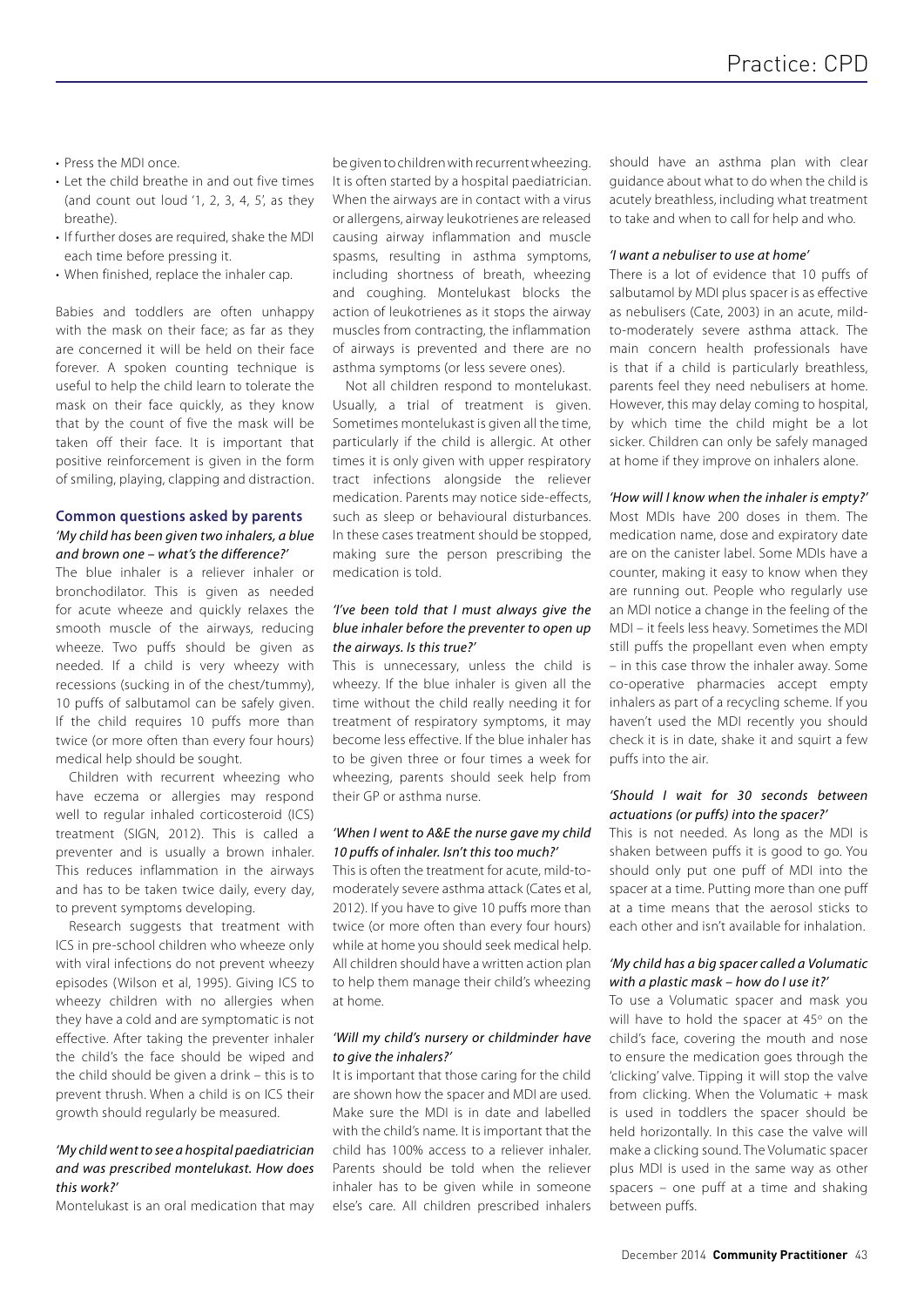

**Figure 1. Boy using his own spacer and inhaler**



**Figure 2. One-year-old boy helped to use a spacer and inhaler by his parent**

# *'Do I have to wash the spacer before I use it?'*

Before using the spacer for the first time it should be washed in warm, soapy water and left to air dry. Do not dry it with a cloth. This is to reduce static of the plastic spacer. Without doing this, much of the aerosol will cling to the plastic and will not be available for inhalation. After this, clean the spacer the same way monthly. The mask can be removed from the main part of the spacer and washed more often as it will attract dust from the surrounding environment. Some of the new spacers on the market have fewer problems with static so it is important that the information leaflet is read before it is used.

## *'How often should the spacer be changed?'*

Every six months, or as recommended on the manufacturer's label.

# *'My baby/toddler cries while being given their inhaler. I've been told this is OK as more medication gets into the airways with crying?'*

Giving an inhaler to a crying child means less medication is inhaled (Iles et al, 1999) than if the child is content. A good seal of the spacer mask covering the child's mouth and nose is important in ensuring that a significant amount of the medication is inhaled (Janssen et al, 2007). In the beginning, allow the child to play with the spacer and mask. Let them get used to its feel and what the spacer and MDI look like. Use the technique as mentioned above.

The Asthma UK website (www.asthma.org. uk) gives the following advice:

- Cuddle your baby on your knee or cradle them in your arms
- Gently tuck their arms out of the way with one hand if they try to knock the mask away
- Be positive and smile! Your baby will be aware if you are anxious
- Gently stroke your baby's cheek with the mask so that they get used to the feel of it
- Reassure your child by pretending to take the medicine yourself or giving it to a favourite toy
- Distraction with music or videos can be useful
- Use it when your baby is asleep
- Wipe your baby's face after using a preventer.

*'My child is OK with the mask on their face until they hear the 'firing' of the MDI' – then they refuse to have the mask on their face'*